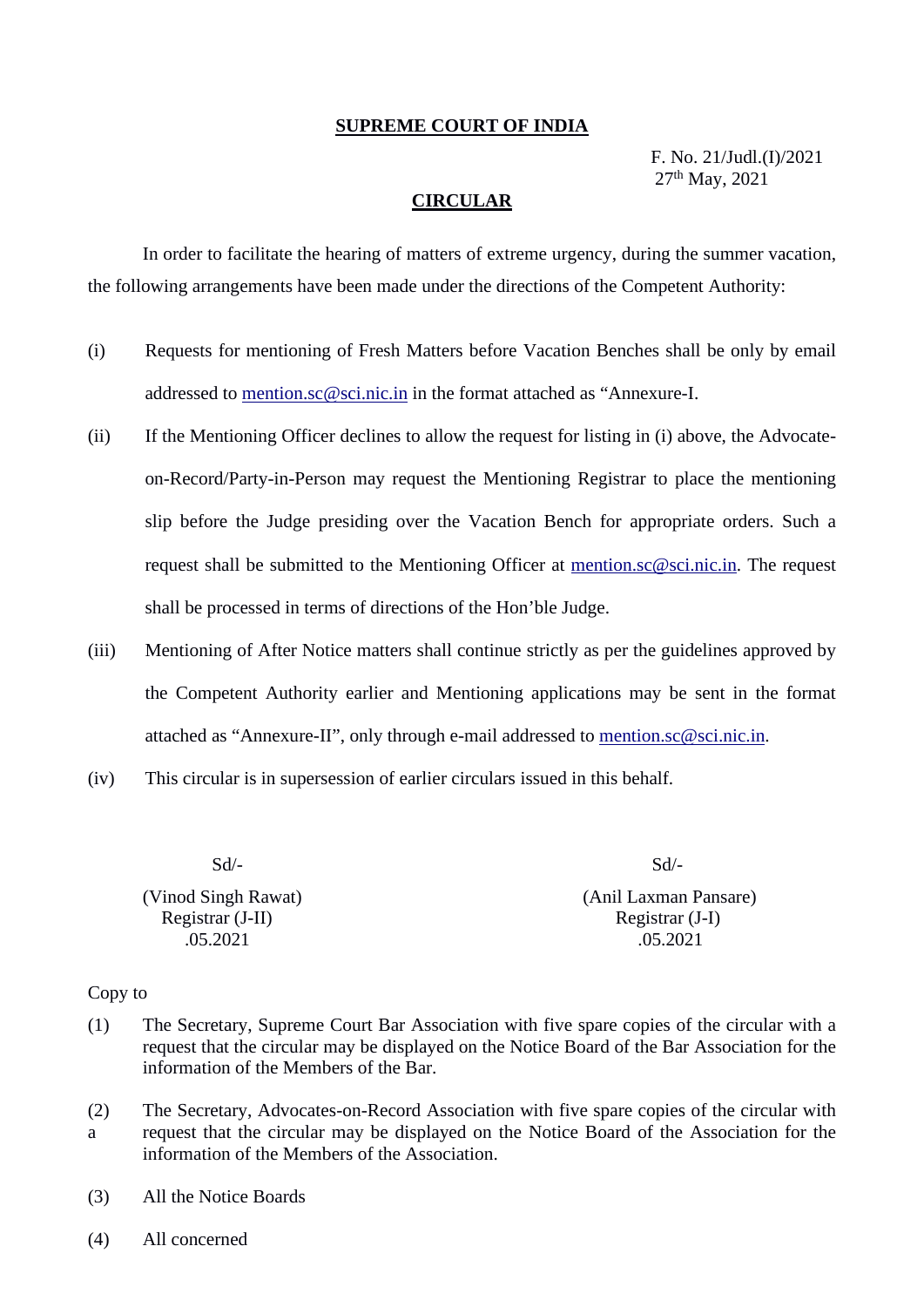## **Annexure - I**

# **SUPREME COURT OF INDIA (Mentioning Branch)**

## **Mentioning Slip in Fresh Matters**

# **SLP(C)/SLP(Crl.)/W.P.(C)/WP(Crl.)/ C.A./Crl.A./T.P(C)/T.P(Crl.)..............................**

vs.

........................................ Respondent/s

## ........................................ Petitioner/Appellant/Applicant

Please supply the information, amongst others, on the following points so that the matter is processed for listing during vacation :-

- 1. Nature of matter :
- 2. Date of Impugned Order :
- 3. Reason for not filing it before the vacation, if the impugned order was made or the cause of action arose prior to commencement of vacation:
- 4. Ground of urgency:
- 5. Latest date upto which the matter can be heard in view of the urgency indicated; and
- 6 Nature of interim order sought in the matter :

Advocate for the Petitioner/Appellant/Applicant

(Signature) Name of AOR/PIP.......................